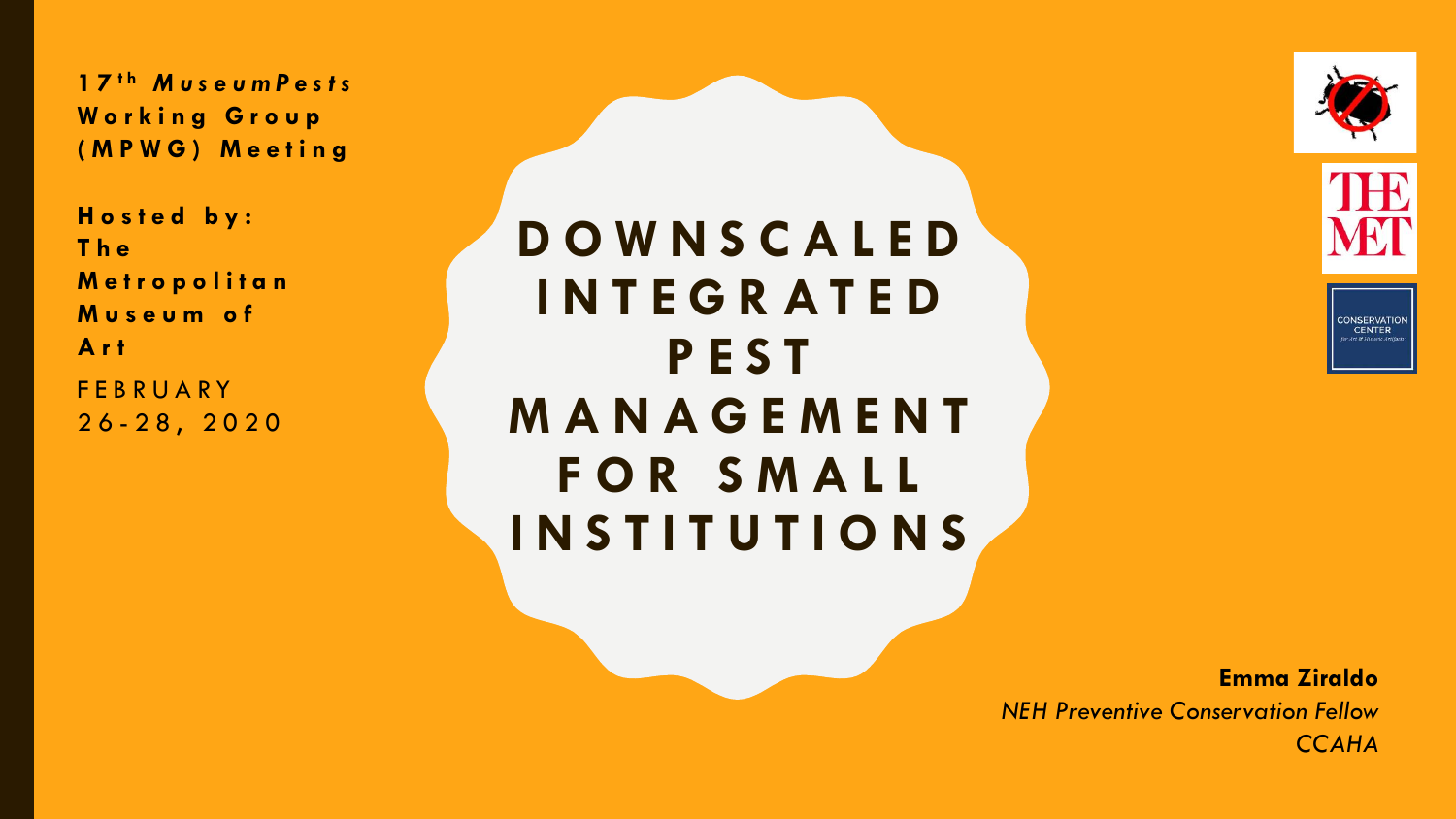# INTRODUCTION



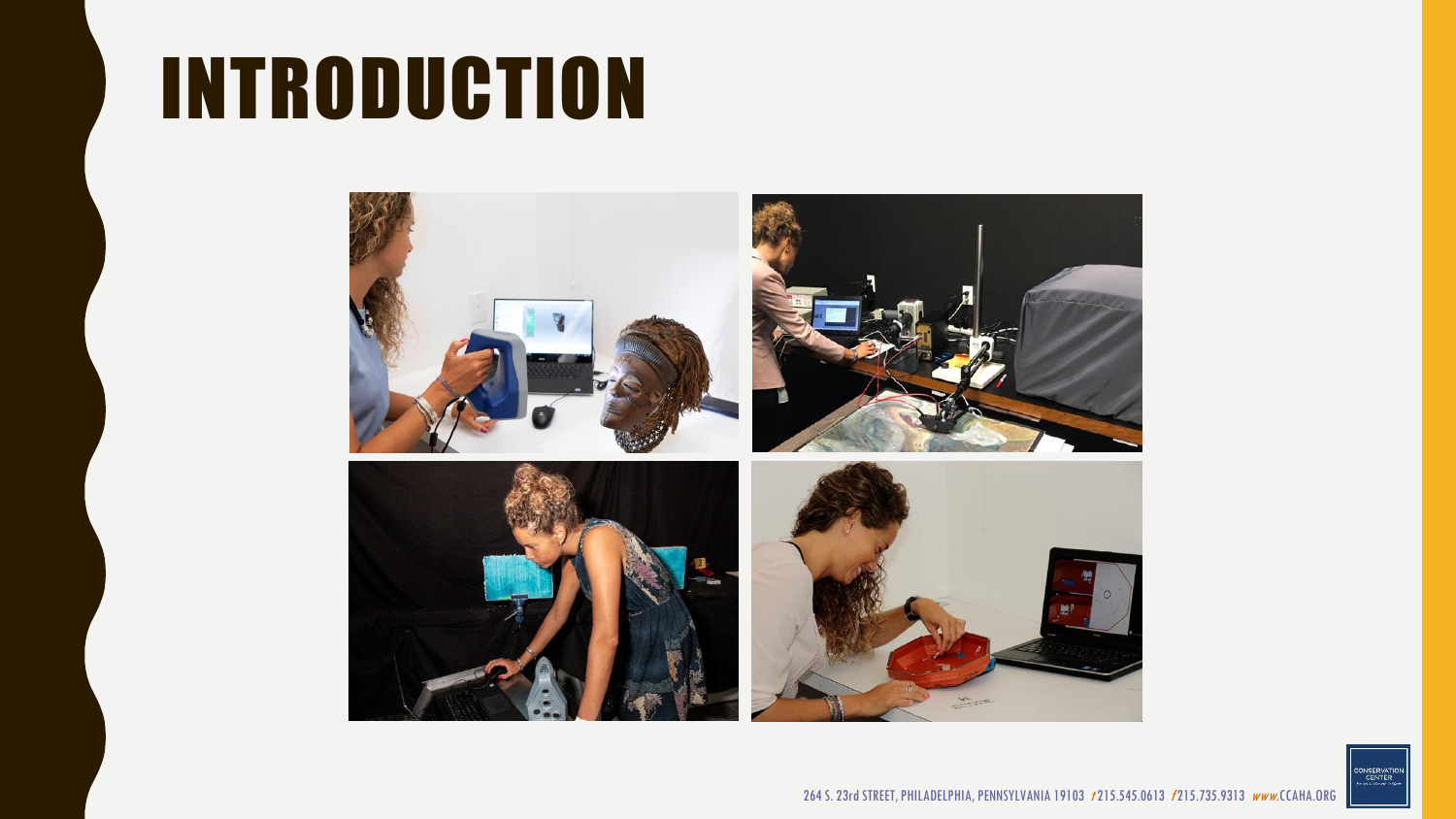# CONSERVATION CENTER FOR ART & HISTORIC ARTIFACTS (CCAHA)



- Conservation: Paper, Books and Photographs
- Digital Imaging: Digitization and Facsimile
- Storage Solutions: Housing, Framing, Packing and Shipping
- Preservation Services: Survey, Consultation, Education, and Preservation Planning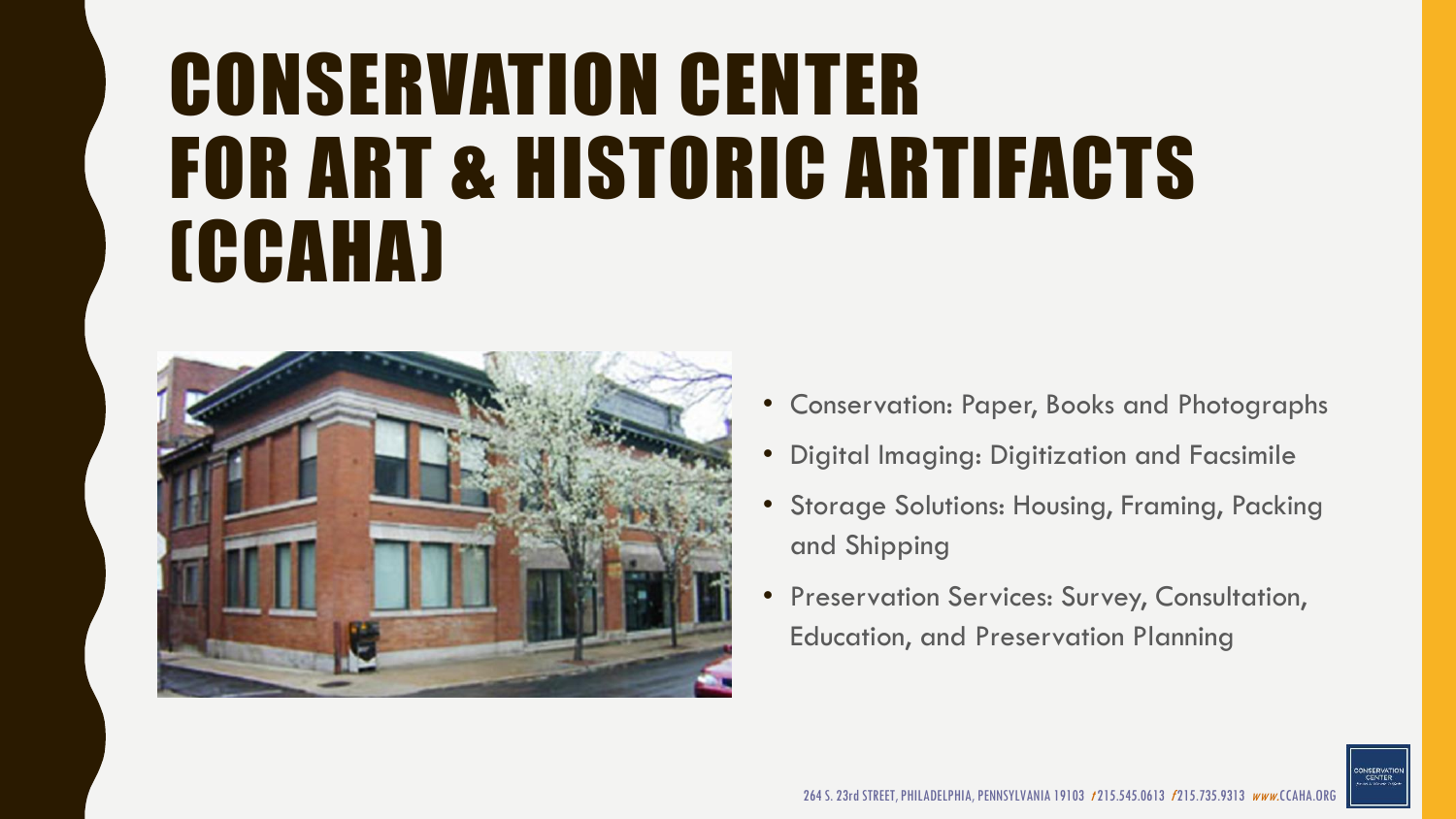# GOOD AND BETTER PRACTICES FOR IPM IN HISTORIC HOUSES AND MUSEUMS



Not always possible to achieve BEST practices…

**Housekeeping and Maintenance Inspection Environmental monitoring IPM Coordinator Trapping Training and Monitoring Treatment** ONSERVATIO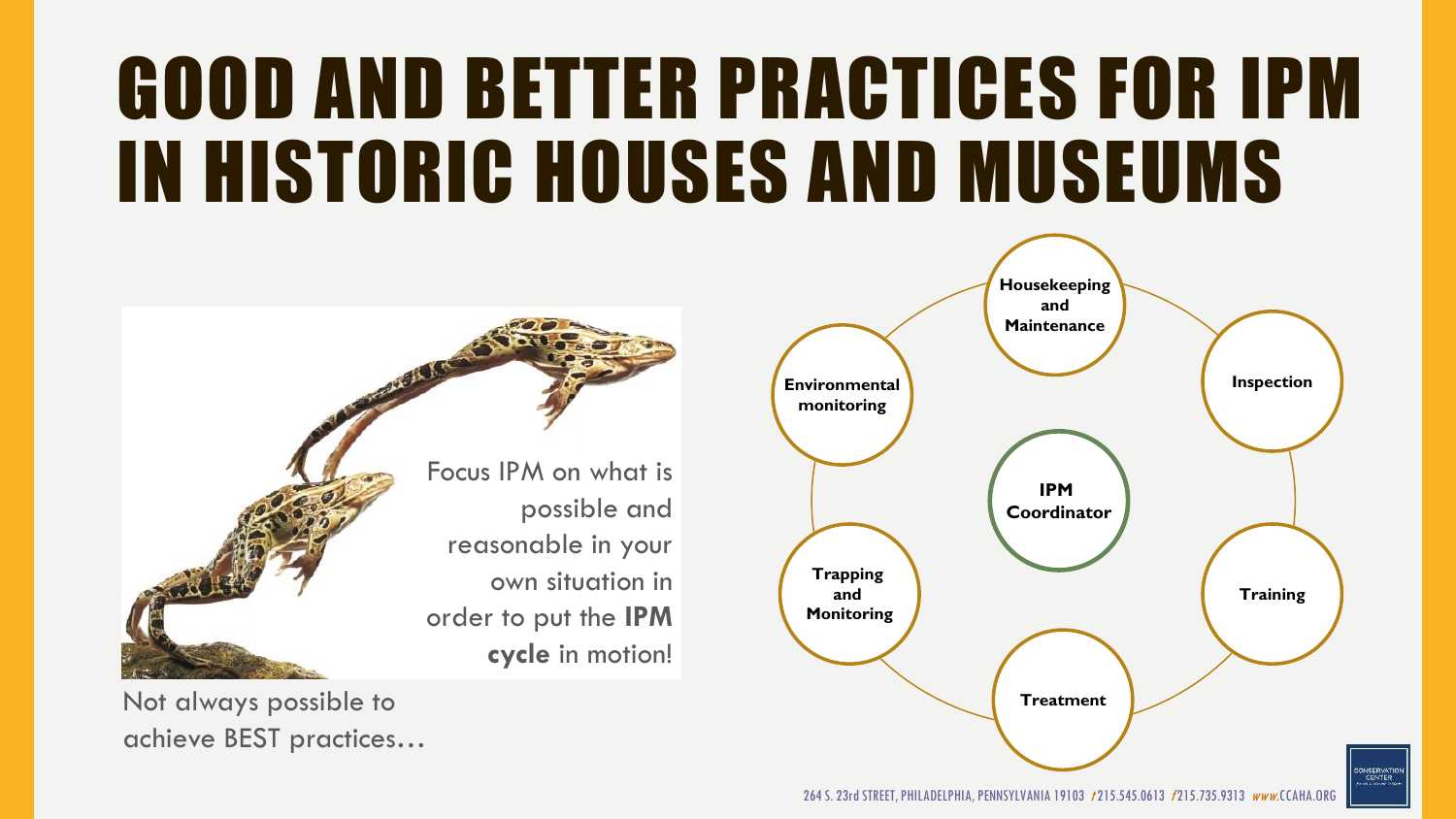### IPM FROM THE CONSULTANT'S POINT OF VIEW

- Doing something is better than doing nothing!
- Look for evidence of pests activity.
- Placing traps is not a solution.
- Know your bugs!
- Establish your baseline.
- A sterile environment is not a healthy environment.
- Achieve a scaled down IPM if you can't afford to have designated specialists.

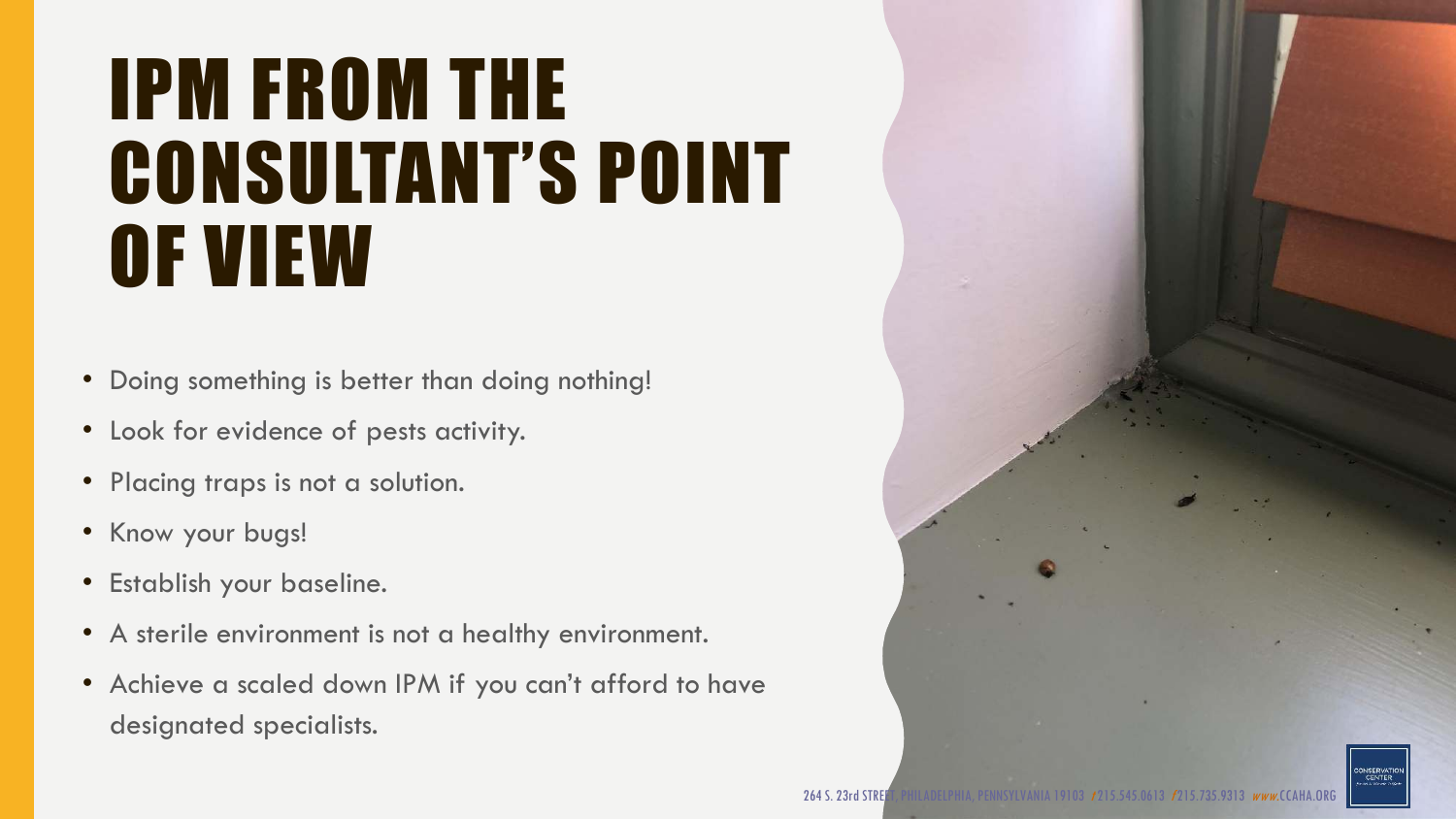# DOWNSCALED IPM APPROACHES OVERVIEW



#### WHEN ON SITE

- Conduct basic inspection
- Talk to staff:
	- Where are exterior lights located? And emergency lamp fittings?
	- Are doors sealed?
	- Have you noticed holes in textiles?
	- Is there any frass on the floor?
	- Do you have flying bugs?
	- Did you notice any droppings?
	- Do you dispose waste every day?



#### RECOMMENDATIONS

- Preventive approach: non-invasive
- Detection for damage prevention
- Protection of collections and their buildings
- Less expensive and more time efficient than combating the infestations
- Reduction, minimization of pesticides use
- Improvements in environmental conditions and housekeeping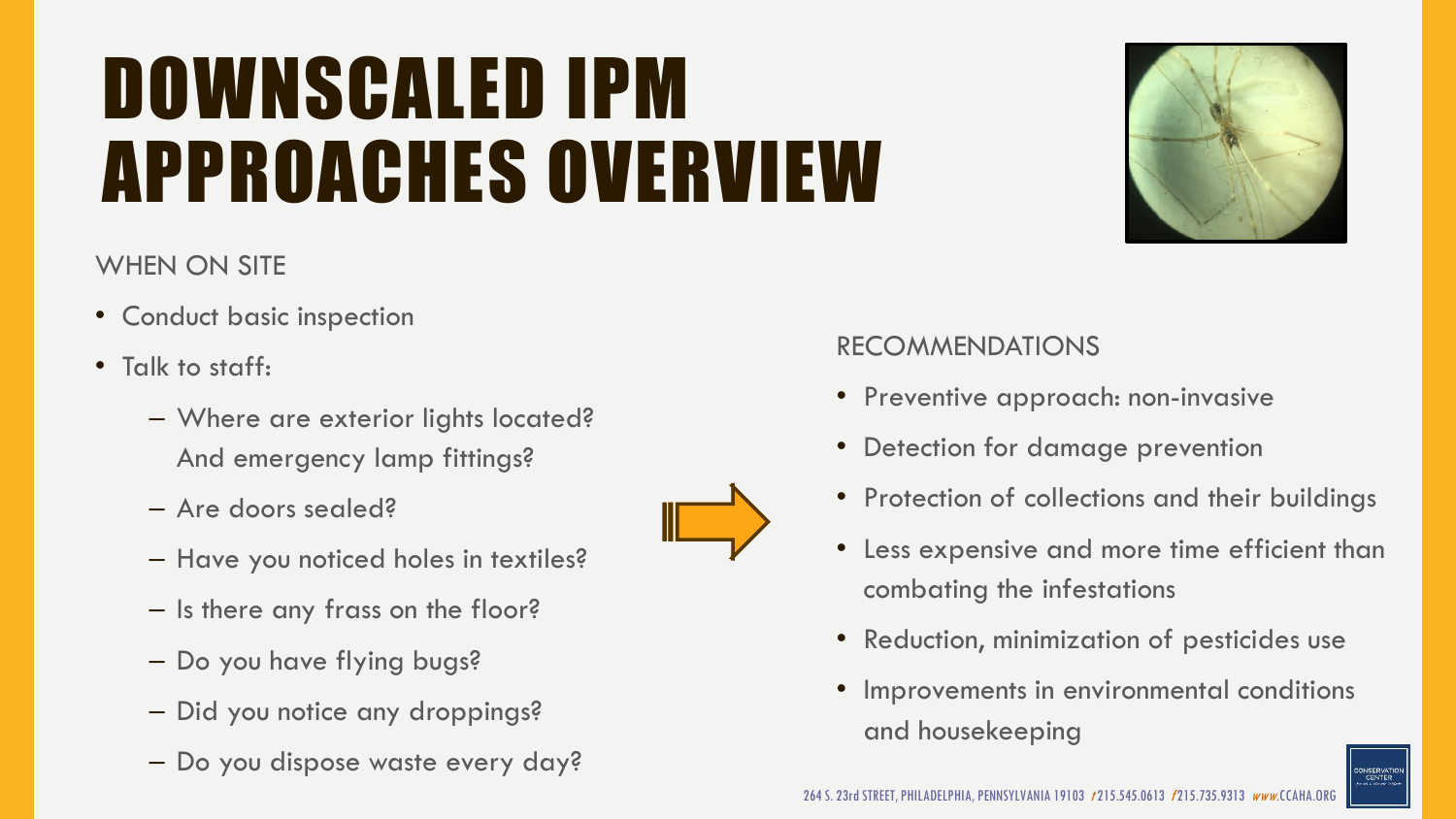# COMPONENTS FOR POLICY DEVELOPMENT



- **Education**, **Communication** and training (familiarity with bugs and their habitats as well as specific guidelines)
- Responsibilities assignment and goals setting
- **Traps placement** (where pests are prominent)
- **Monitoring** (check traps at least quarterly)
- **Inspection** (establish the baseline) and **Housekeeping**
- **Species Identification**
- Estimation of pests populations
- Evaluation (of action thresholds and damage) and selection of management methods
- Assessment and Action (environment conditions modification, isolation, treatments, **reach out to external companies for mitigation strategies**)
- **Record keeping** for future reference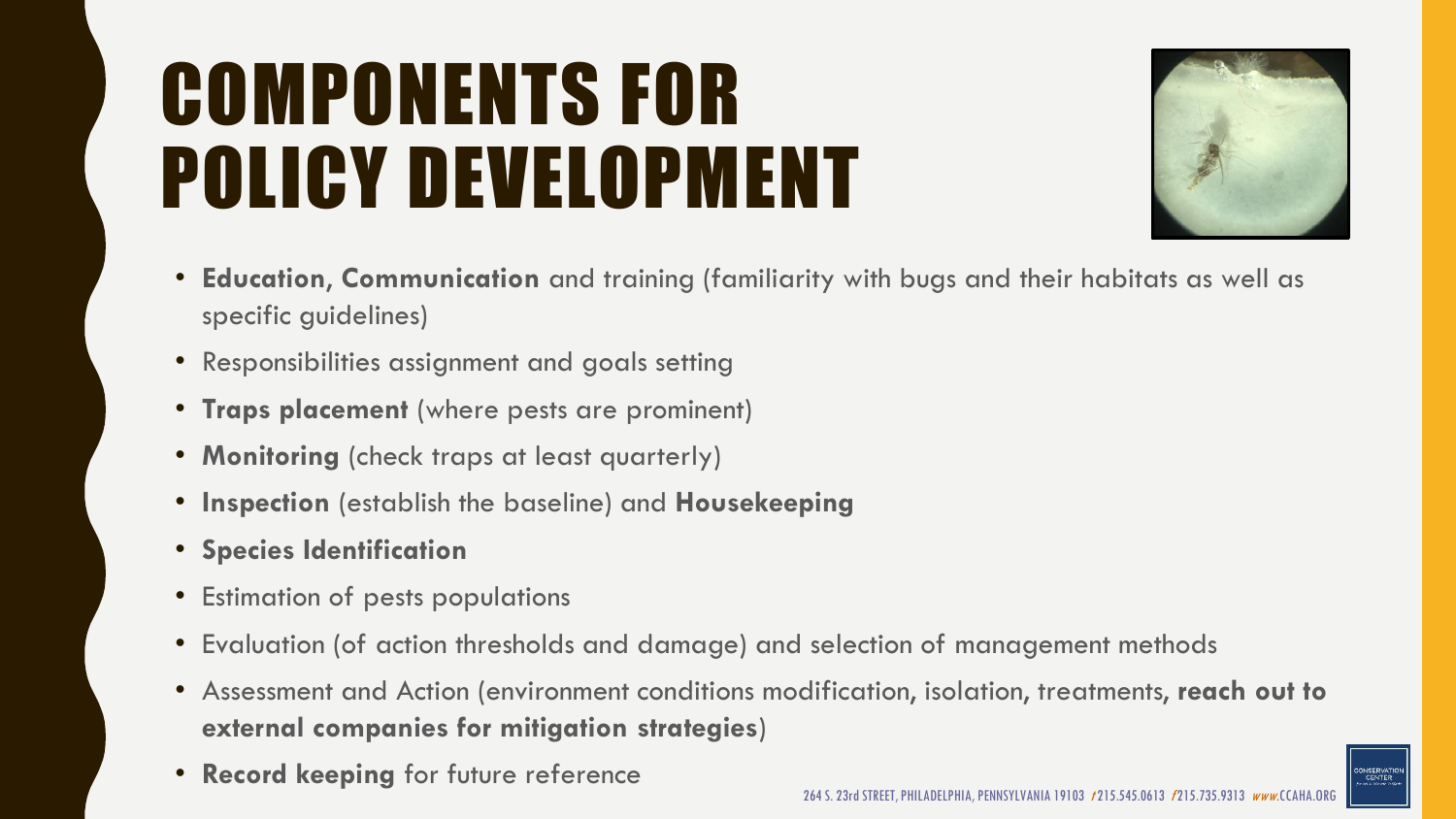# MONITORING AND TRAPS

- Choose an appropriate trap
	- **Sticky traps**
	- Pheromone traps
	- UV light traps
- Decide on appropriate placement
	- **Along perimeter of room or corners**
	- **Near doors**
	- Hang
- Keep good records
	- Make a room layout to identify location of traps
	- Keep log of room numbers and number your traps
	- Write down **date, location, insect types, life cycle stage, replacement**

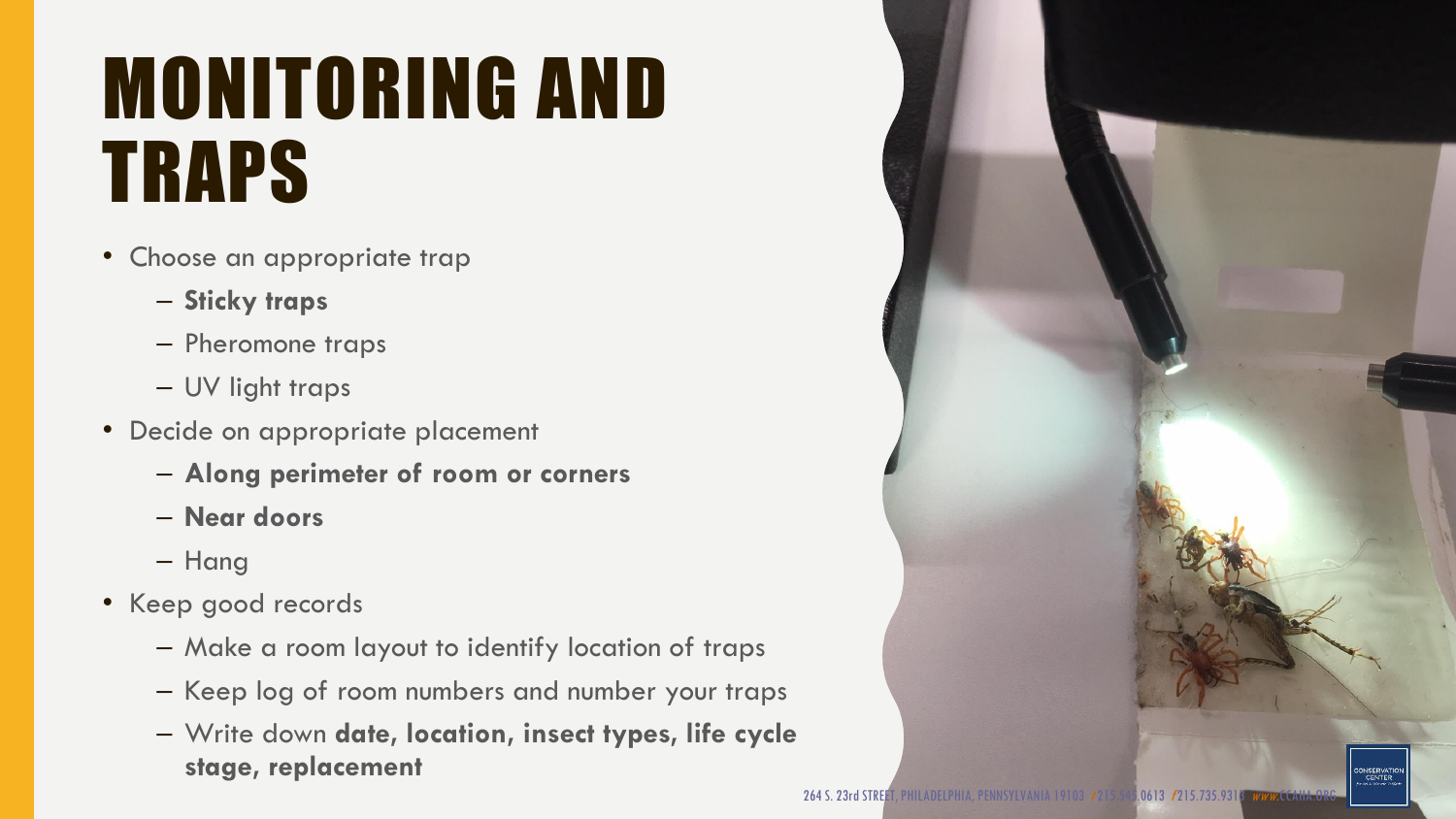# SUPPORTING PLANS FOR MANAGING MUSEUM PESTS

- **Housekeeping Policy**
- **Acquisition Policy**
- **Loans Policy**
- **Exhibition Policy**
- **Access Policy**
- **Security Policy**
- **Special Events Policy**

#### Any material can be a source of food…



CONSERVATION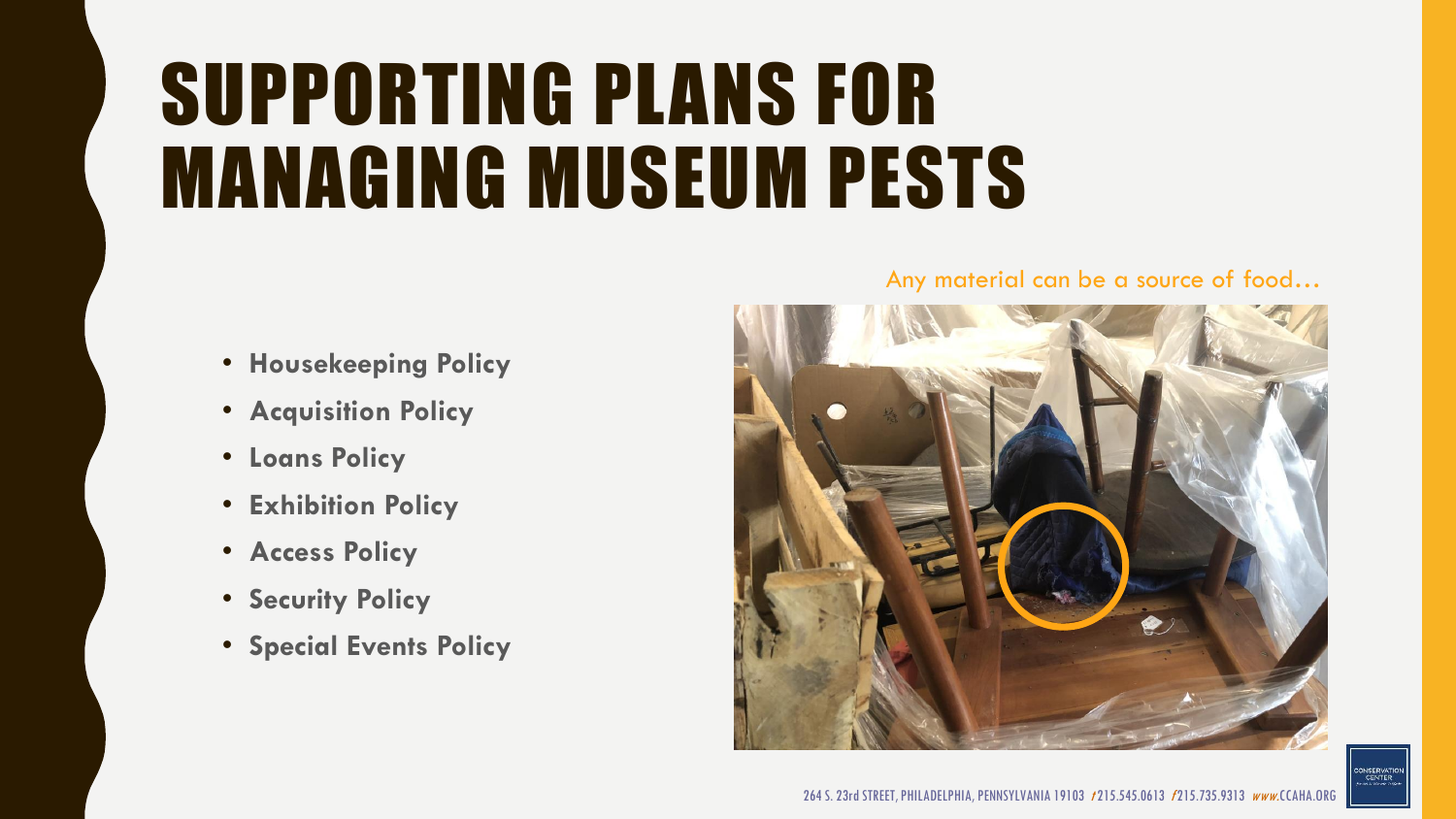# WRAP UP

- Find a good way to do better if you can't achieve best!
- Inspect collection areas before storing any new artifact and regularly thereafter.
- Early detection is important and can prevent infestations in the future.
- Increase general knowledge and awareness for an efficient IPM program.
- Be patient…

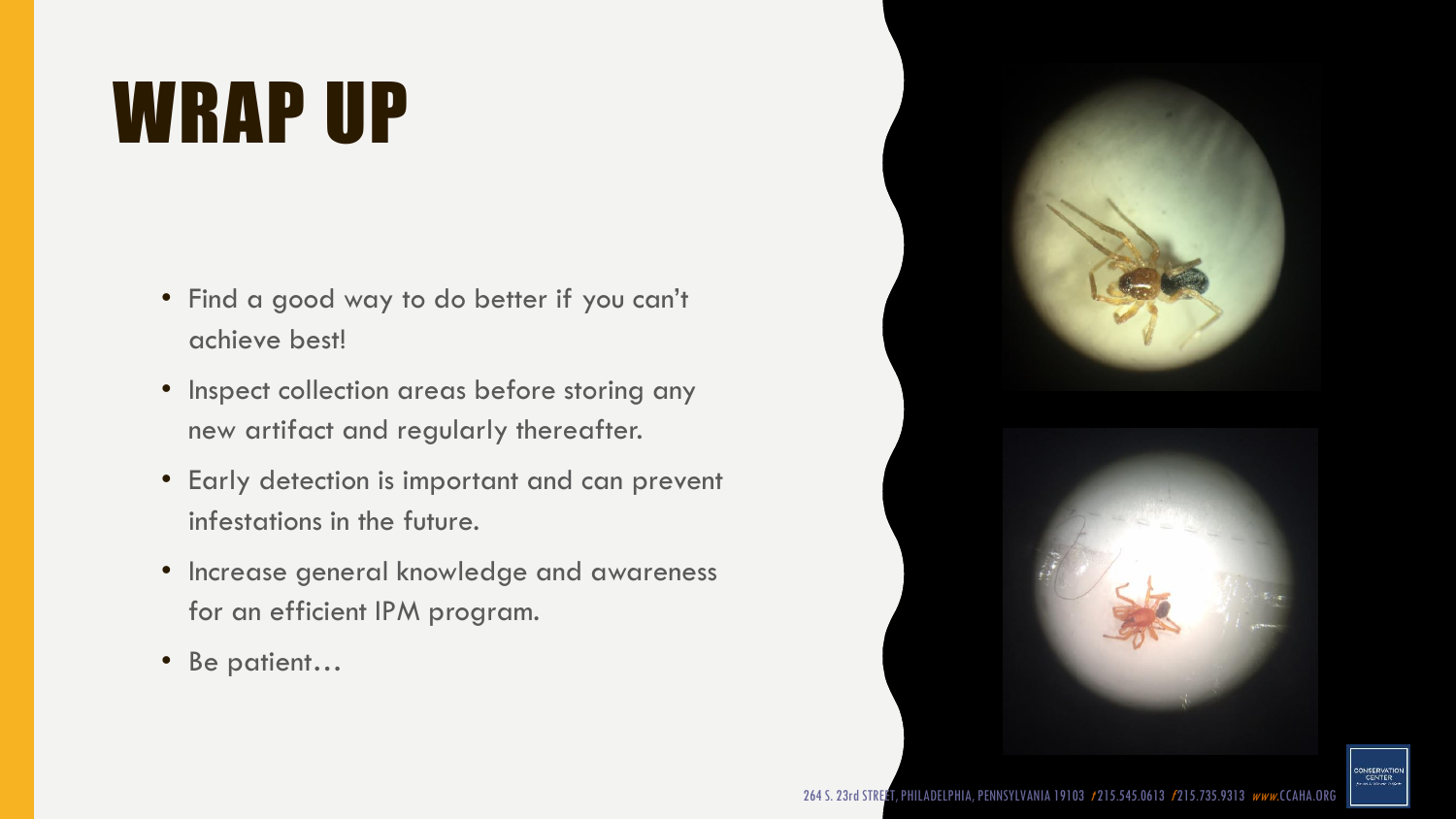

#### Thank you very moth.

Emma Ziraldo *NEH Preventive Conservation Fellow, CCAHA*

eziraldo@ccaha.org



264 S. 23rd STREET, PHILADELPHIA, PENNSYLVANIA 19103 t215.545.0613 f215.735.9313 www.CCAHA.ORG